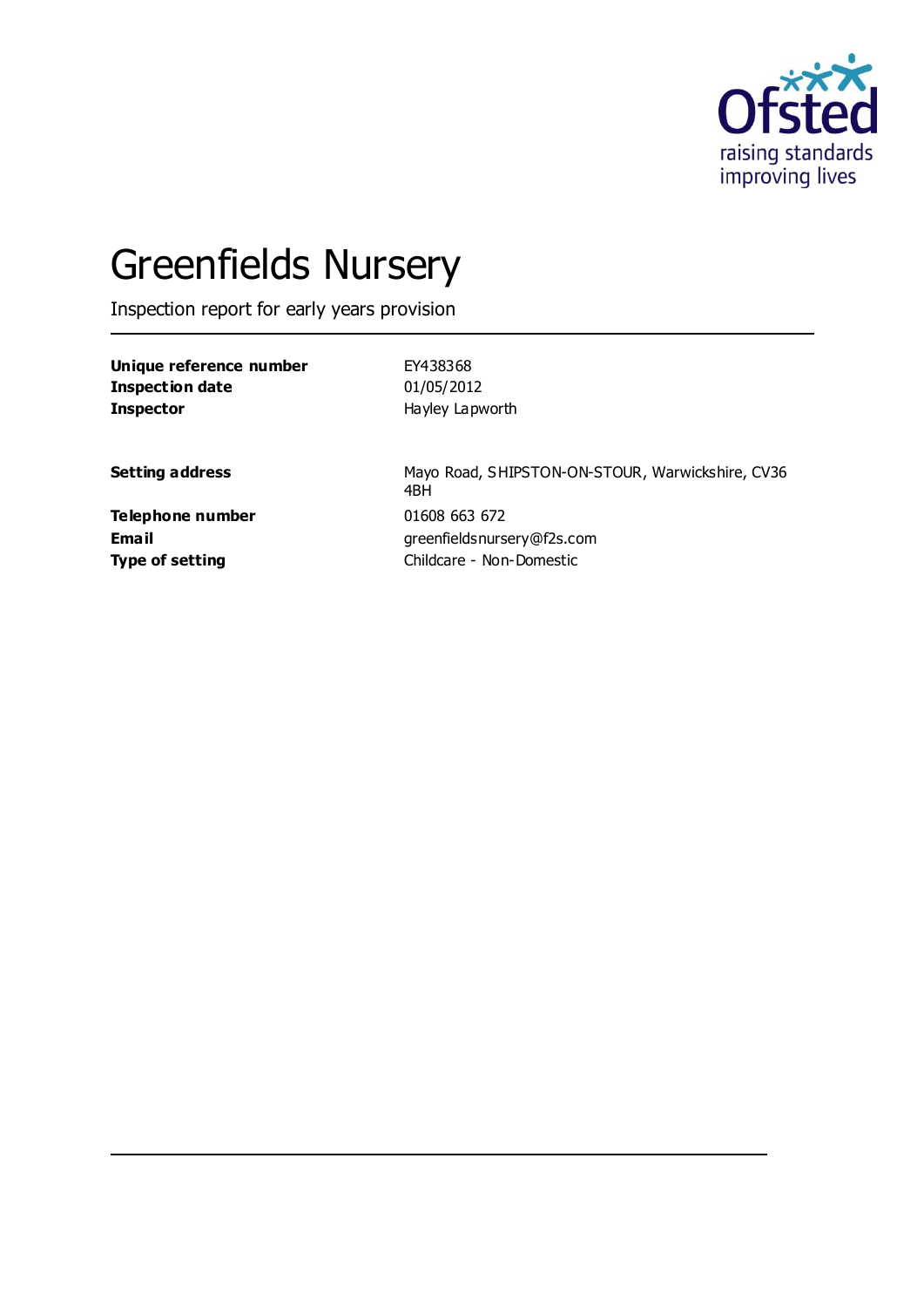The Office for Standards in Education, Children's Services and Skills (Ofsted) regulates and inspects to achieve excellence in the care of children and young people, and in education and skills for learners of all ages. It regulates and inspects childcare and children's social care, and inspects the Children and Family Court Advisory Support Service (Cafcass), schools, colleges, initial teacher training, work-based learning and skills training, adult and community learning, and education and training in prisons and other secure establishments. It assesses council children's services, and inspects services for looked after children, safeguarding and child protection.

If you would like a copy of this document in a different format, such as large print or Braille, please telephone 0300 123 1231, or email enquiries@ofsted.gov.uk.

You may copy all or parts of this document for non-commercial educational purposes, as long as you give details of the source and date of publication and do not alter the information in any way.

T: 0300 123 1231 Textphone: 0161 618 8524 E: enquiries@ofsted.gov.uk W: [www.ofsted.gov.uk](http://www.ofsted.gov.uk/)

© Crown copyright 2012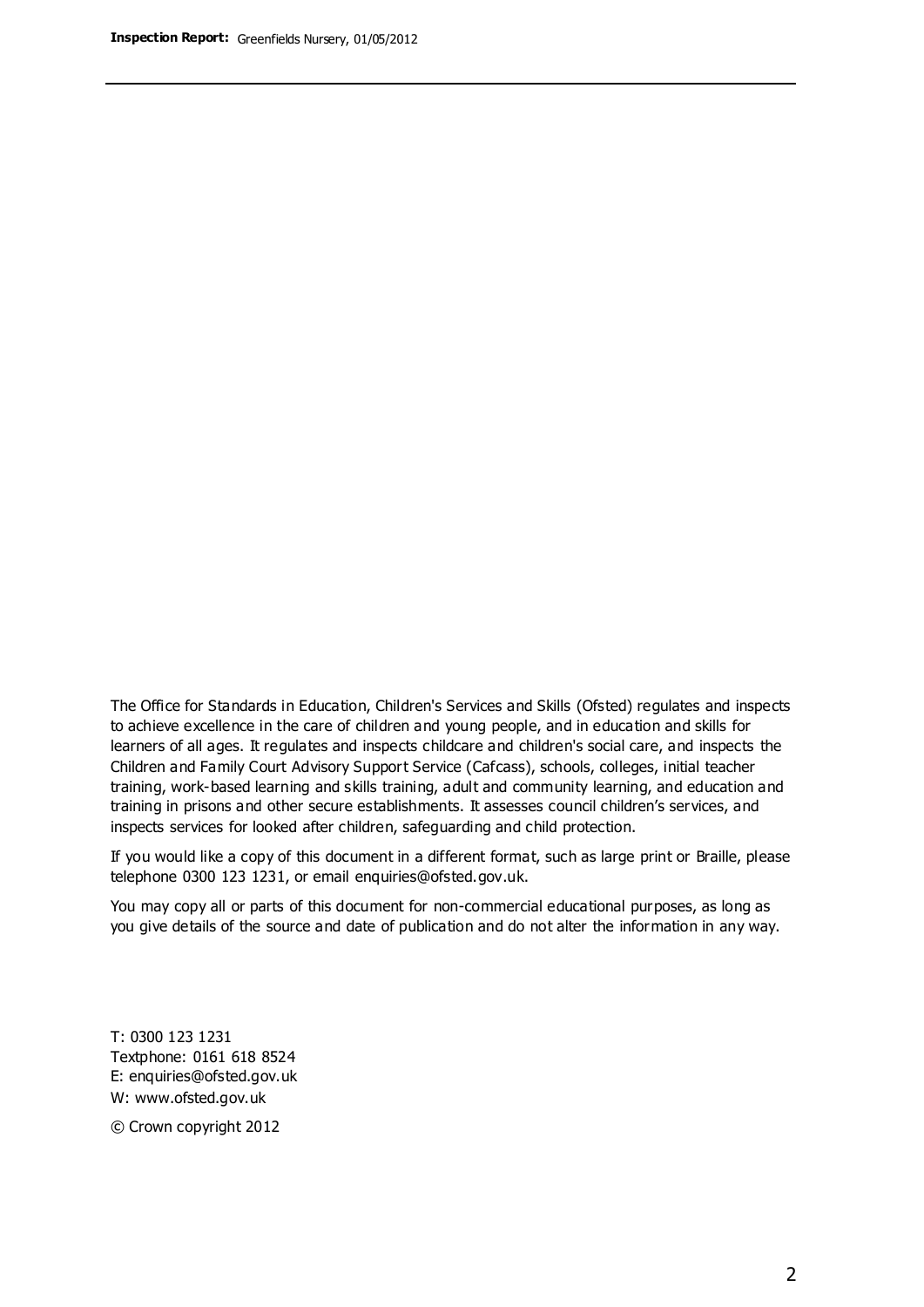## **Introduction**

This inspection was carried out by Ofsted under Sections 49 and 50 of the Childcare Act 2006 on the quality and standards of the registered early years provision. 'Early years provision' refers to provision regulated by Ofsted for children from birth to 31 August following their fifth birthday (the early years age group). The registered person must ensure that this provision complies with the statutory framework for children's learning, development and welfare, known as the *Early* Years Foundation Stage.

The provider must provide a copy of this report to all parents with children at the setting where reasonably practicable. The provider must provide a copy of the report to any other person who asks for one, but may charge a fee for this service (The Childcare (Inspection) Regulations 2008 regulations 9 and 10).

The setting also makes provision for children older than the early years age group which is registered on the voluntary and/or compulsory part(s) of the Childcare Register. This report does not include an evaluation of that provision, but a comment about compliance with the requirements of the Childcare Register is included in Annex B.

Please see our website for more information about each childcare provider. We publish inspection reports, conditions of registration and details of complaints we receive where we or the provider take action to meet the requirements of registration.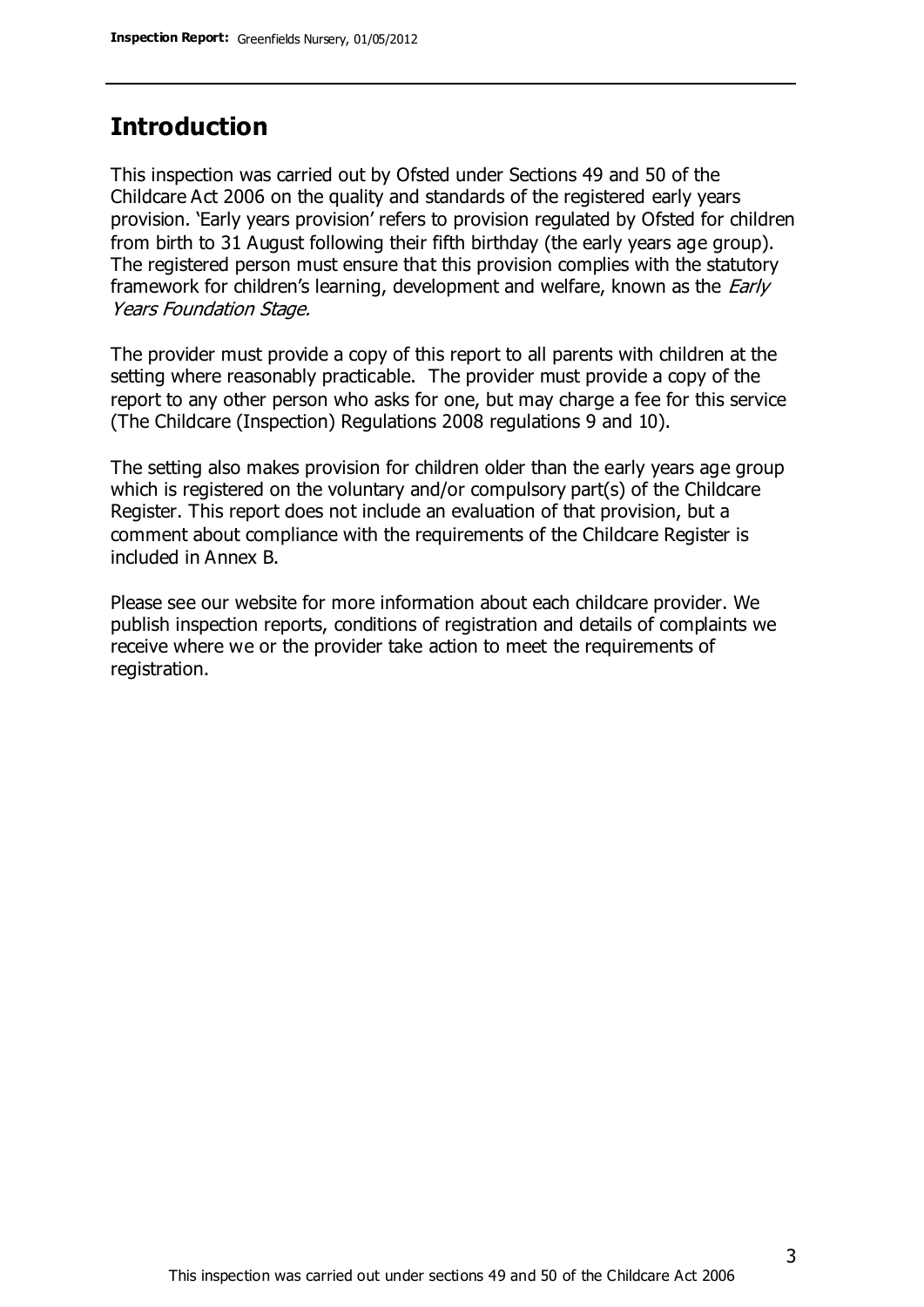# **Description of the setting**

Greenfields Nursery owned by Greenfields Nursery School Ltd opened as a limited company in 2011. It is a privately owned facility situated within the rugby club grounds in Shipston-on-Stour. It has sole use of the building and outdoor play areas. The nursery is also able to use the rugby club grounds and the sports hall. A maximum of 67 children may attend at any one time. There are currently approximately 130 children on roll. Children attend for a variety of sessions.

The nursery is open each week day from 8am to 6pm for 50 weeks of the year. They also provide out of school and holiday care for children older than the early years age group. The setting is also registered on the compulsory and voluntary parts of the Childcare Registers. The nursery follows the principals of the Montessori method of early education and development. The nursery currently supports children with special educational needs and/or disabilities and those for whom English is an additional language. The nursery employs 15 members of staff. Of these, 11 hold appropriate early years qualifications. They are supported by specialist teachers who deliver French, tennis, modern dance, music and swimming activities.

## **The overall effectiveness of the early years provision**

Overall the quality of the provision is outstanding.

Children at this nursery are bright, articulate individuals who thoroughly enjoy their learning. Their individuality is fully appreciated and their needs and interests are superbly met. Staff's thorough knowledge and understanding and robust procedures ensure children are fully safeguarded. Strong partnerships with parents and other professionals ensure each child receives care which is specifically tailored to their needs. Inclusion is extremely effective and embedded throughout this nursery. Planning for improvement is highly effective and methods to ascertain parent's views are currently being futher developed.

## **What steps need to be taken to improve provision further?**

To further improve the high quality early years provision the registered person should consider:

continuing to develop futher the methods used to ascertain parents views about the nursery.

# **The effectiveness of leadership and management of the early years provision**

Management at this nursery are passionate and dedicated to their role as leaders. They act as highly effective role models to the staff team whilst remaining very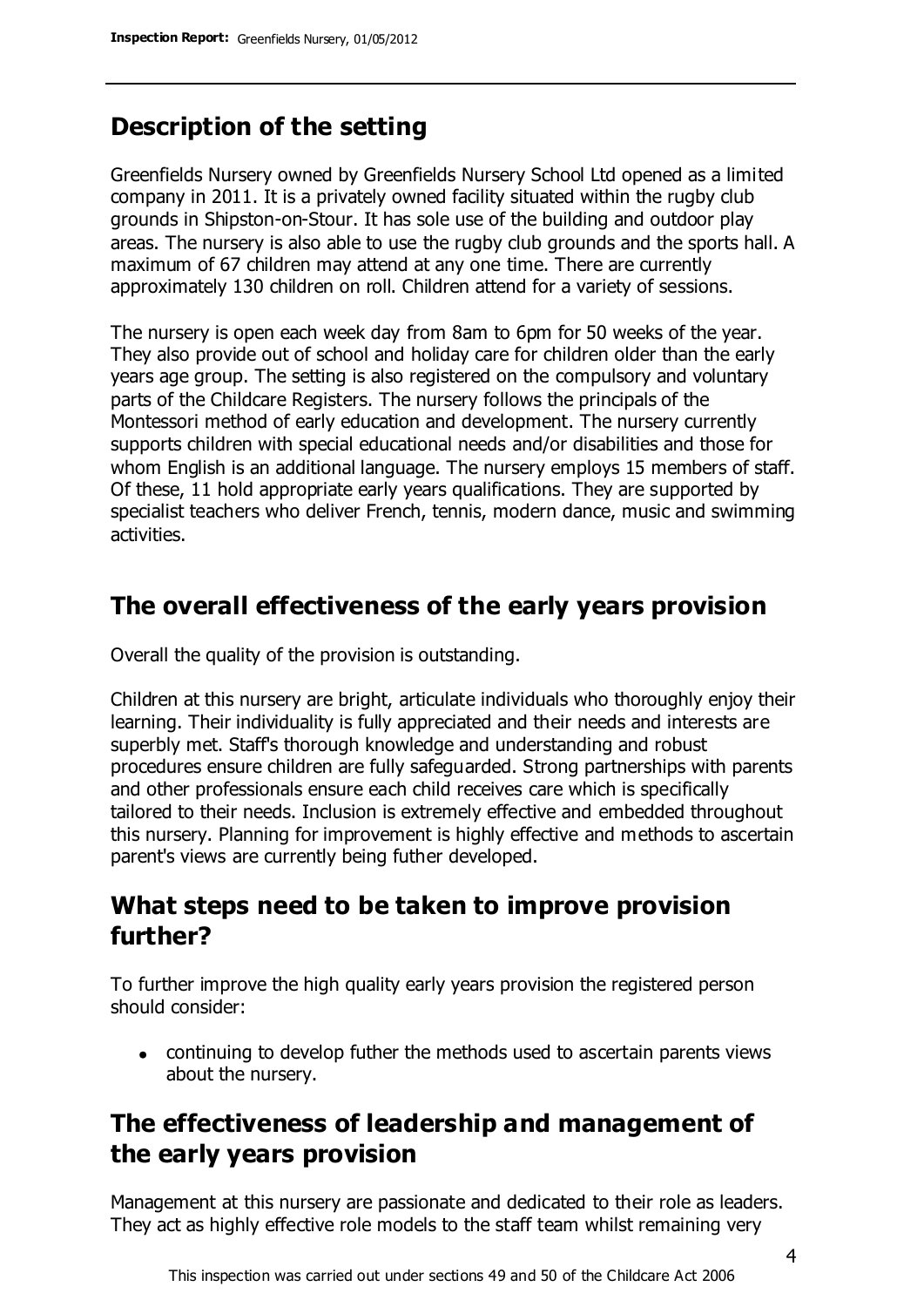involved in the care of the children. The children are fully safeguarded as robust safeguarding policies and procedures have been devised and implemented. Thorough staff induction and training ensure all adults have an up-to-date knowledge of how to protect children from harm. They are extremely secure in their knowledge about the need for prompt, appropriate action if they have any concerns about a child's welfare. Parents and carers are made fully aware of nursery's role to safeguard children. A wealth of information is prominently displayed to make parents aware of the importance of safeguarding children.

The outcomes for children are consistently improved as managers and staff are clearly committed to the ongoing development of the nursery. Thorough systems for monitoring and evaluating the nursery include the confident application of the Ofsted self-evaluation form to assess how well they meet the Early Years Foundation Stage requirements. The views of professionals, parents and children using the service are sought through a variety of methods. For example, the parents' views are obtained through verbal discussion and written questionnaires which are currently being evaluated and developed futher. Suggestions made by the parents are swiftly acted upon. For example, parents commented they would like more information on the transitional arrangements when children move from the little room to big room. As a result, management introduced a detailed written procedure to be shared with all parents.

The partnership with parents and carers is outstanding. The vast majority of parents express complete confidence in the staff and the excellent care, guidance and support they provide. Parents describe the nursery as 'a fabulous environment where their children's development is significantly enhanced'. They share their children are 'always excited on arrival and often sad to leave'. They also share the staff 'go to extreme lengths to ensure all children are happy and included'. Parents have regular access to their children's learning journals and are made fully aware of their next steps on their learning journey. Consequently, this ensures that all parents are made fully aware of the progress their children are making. Excellent arrangements have been established to work alongside other professionals, which means that children with special educational needs and/or disabilities can be fully included in the life of the nursery. A super range of resources that promote equality and diversity are available to all ages of children. The setting is extremely inviting to everyone as posters and displays depict many positive images of culture and religion. Partnerships with other providers where children attend more than one setting are also highly effective. Therefore, children are provided with consistency in both their education and care.

# **The quality and standards of the early years provision and outcomes for children**

Children are confident, extremely happy and love their learning because they are very well supported by dedicated, enthusiastic and caring staff. The key person system is highly effective in ensuring all children's individual developmental needs are closely monitored. Staff undertake regular planned and spontaneous observations of the children during their learning. They effectively use guidance to ascertain where the children's development is at and to determine what the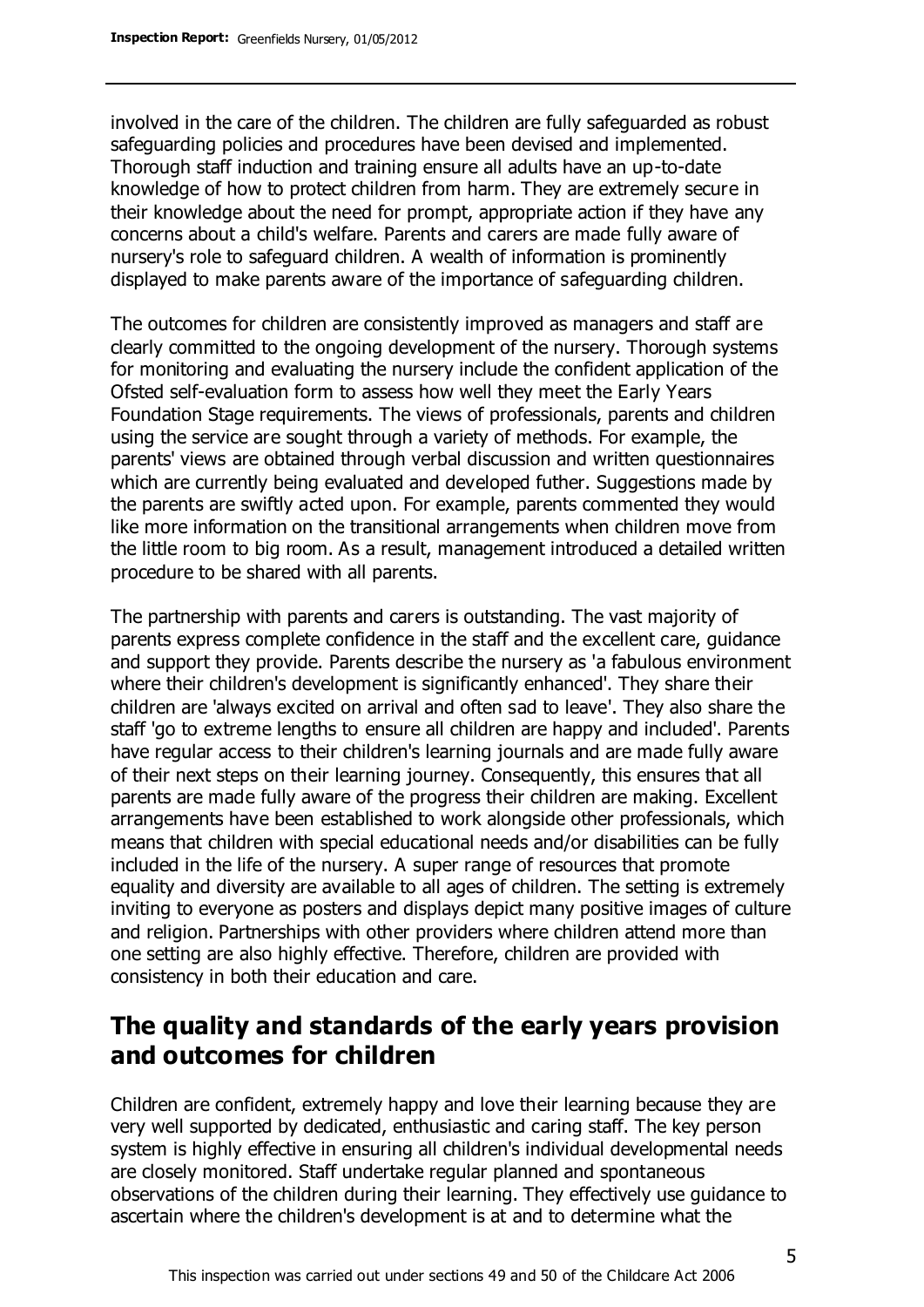children need to do next. Therefore, children are making excellent progress across the six areas of learning and are able to reach their full potential.

Topics led by the children's interests are varied and rewarding. There is a superb balance between children leading their own learning and adult-led activities. Young children learn to use sign language through songs and props are used to help them understand counting in numerical order. They also have opportunities to participate in early mathematical skills. For example, they count how may frogs they have left on the speckled log when one frog has jumped into the pool. Children's communication language and literacy skills are developing at a terrific speed. This is achieved in part due to the print-rich environment. Staff are deployed in specific areas to support the children. As a result, children are often found thoroughly engaged in conversations and discussions. Children also have opportunities to participate in learning the French language. Specialist teachers regularly visit teaching the children to sing and count in French. Teachers use props and resources, such as hand-held puppets to fully engage the children.

Children's knowledge and understanding of the world is significantly enhanced. They learn about celebrations surrounding the royal family and the needs of baby lambs during the spring. Focussed activities present the children with fantastic learning opportunities. Through looking at the life cycle of a butterfly they learn how to use books and tell stories, they use props, such as a caterpillar puppet. They learn how to write numbers and they creatively paint pictures of caterpillars and butterflies. They are involved in discussions about different types of foods, the foods they like to eat, over eating and healthy eating.

Children's welfare is promoted very well indeed. Their care, health, dietary and cultural needs are accurately understood and fully met. Children develop a excellent understanding of the importance of a healthy lifestyle. Through organised exercise and dance sessions they learn that being active keeps us healthy. The purpose-designed outdoor area is exhilarating. It provides the children with superb experiences to investigate and explore. Free flow between the indoor and outdoor learning environments ensures children spend large amounts of time in the fresh air. They participate in fun activities, for example, duck races in the stream, and manoeuvring their bodies up and over the bridge. Children in this nursery are extremely well-supervised and are also learning how to keep themselves safe and to manage risks. For instance, they learn how to use hammers and nails to create designs using shapes on a cork board.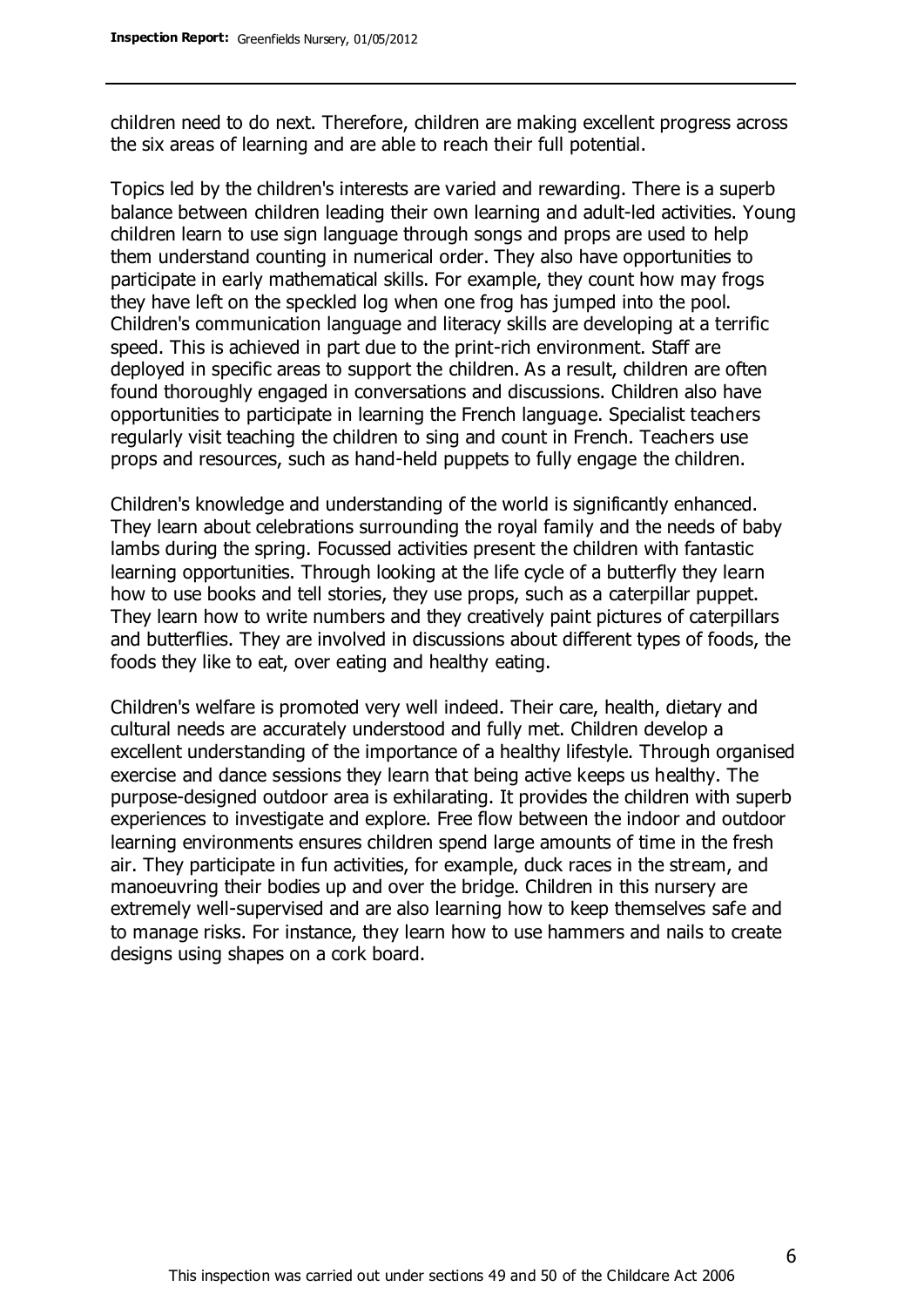# **Annex A: record of inspection judgements**

#### **The key inspection judgements and what they mean**

Grade 1 is Outstanding: this aspect of the provision is of exceptionally high quality Grade 2 is Good: this aspect of the provision is strong Grade 3 is Satisfactory: this aspect of the provision is sound Grade 4 is Inadequate: this aspect of the provision is not good enough

### **The overall effectiveness of the early years provision**

| How well does the setting meet the needs of the<br>children in the Early Years Foundation Stage? |  |
|--------------------------------------------------------------------------------------------------|--|
| The capacity of the provision to maintain continuous                                             |  |
| improvement                                                                                      |  |

#### **The effectiveness of leadership and management of the early years provision**

| The effectiveness of leadership and management of the             |  |
|-------------------------------------------------------------------|--|
| <b>Early Years Foundation Stage</b>                               |  |
| The effectiveness of leadership and management in embedding       |  |
| ambition and driving improvement                                  |  |
| The effectiveness with which the setting deploys resources        |  |
| The effectiveness with which the setting promotes equality and    |  |
| diversity                                                         |  |
| The effectiveness of safeguarding                                 |  |
| The effectiveness of the setting's self-evaluation, including the |  |
| steps taken to promote improvement                                |  |
| The effectiveness of partnerships                                 |  |
| The effectiveness of the setting's engagement with parents and    |  |
| carers                                                            |  |

## **The quality of the provision in the Early Years Foundation Stage**

The quality of the provision in the Early Years Foundation Stage | 1

## **Outcomes for children in the Early Years Foundation Stage**

| <b>Outcomes for children in the Early Years Foundation</b>    |  |
|---------------------------------------------------------------|--|
| <b>Stage</b>                                                  |  |
| The extent to which children achieve and enjoy their learning |  |
| The extent to which children feel safe                        |  |
| The extent to which children adopt healthy lifestyles         |  |
| The extent to which children make a positive contribution     |  |
| The extent to which children develop skills for the future    |  |

Any complaints about the inspection or report should be made following the procedures set out in the guidance available from Ofsted's website: www.ofsted.gov.uk